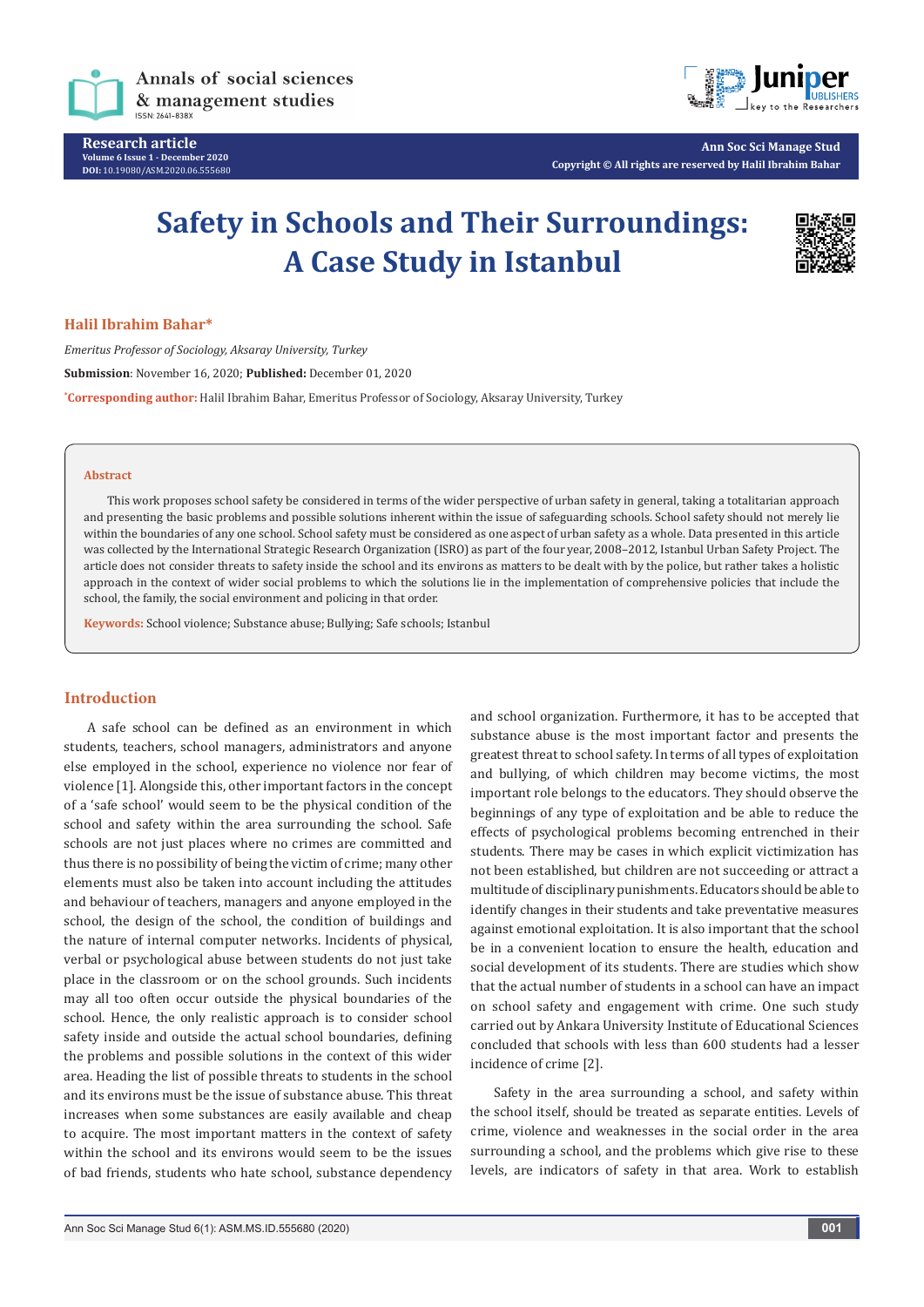safety in a school and its environs begins with discussion of such issues, which will produce a range of causal elements headed by identification of responsible actors who have witnessed violence, are aware of its roots and embrace the need for its eradication [3- 6]. Crime may play an important role in students' lack of success in school. The issue of school safety is one on which the Ministry of Education, local leaders, universities, security and social services have focused and in recent years significant achievements have been recorded. Indeed, professional support is available from the Ministry of Education and the police. This article addresses safety in schools and their environs; identifies threats to such safety and bodies with responsibility for preventing those threats; examines other work in this context; attempts to reveal weaknesses and proposes solutions, all linked to the broader field of urban safety.

#### **Violence in school and its surroundings**

Violence can take many forms including physical, verbalemotional-psychological, sexual and economic violence. Physical violence includes any kind of contact intended to hurt: slapping, pushing, arm twisting; as well as the use of any form of weapon to cause injury. The umbrella term verbal-emotional-psychological violence includes such behaviour as denigration; mockery; denying an individual's right to make decisions; confrontation; barriers to personal development such as forbidding an individual to confide in family or friends; belittling an individual in economic or socio-cultural terms. In other words, within a school, any form of patronizing or demeaning language, whether used by students when speaking to each other or by teachers, falls within the scope of verbal violence. Sexual violence includes such acts as harassment, indecent molestation, incest and forced marriage. It is noticeable that research in schools would seem to invariably encounter such acts. The final form of violence, economic violence, covers being forced to work; being detained as a consequence of such work; making use of others' property without their permission and so on [7]. All these forms of violence defined within the literature may not necessarily be viewed as 'violence' by the community at large; hence they can be viewed as acceptable within schools. This should be taken into account by the Ministry of Education when designing projects aimed at the prevention of violence in schools. In the words of Güz: "Violence be it physical, psychological, verbal, sexual or political can be found in many fields: in general within society and particularly between individuals (Güz, 2006, p.81). Many studies of schools in Istanbul have revealed that high numbers of students are made to work on the street. These studies clearly show that such economic violence belongs in the field of safety within a school and its environs [8,9].

Examples from other countries show an increase in violent incidents in schools [10,11]. Such an increase in the occurrence of violence in the USA led to the passing of the 2008 School Safety Enhancement Act, which listed measures necessary to increase safety in schools in the following order: 1) Separate budgets for school safety to be increased; 2) Poorer communities to be made

aware of how they can access these budgets; 3) Approved areas in which the budget may be spent to be broadened; 4) Principles to be applied in this matter to be developed and the formation of a special unit comprised of parties from interested organizations to be announced; 5) Emergency intervention to be improved and implemented to include annual evaluation carried out by higher education associations. For any program targeting violence to succeed, all its components and initiatives must be well coordinated and form part of a whole school approach [2].

There have been interesting results obtained in the context of measures and practices within programs created to establish safe schools. School managers should be aware of the importance of the school being well-lit, functional and aesthetic and, in terms of the school's socio-cultural climate, that it is built in the right location. With regard to the physical condition of schools, clear differences can be seen between private and public establishments. Private schools would seem to have embraced the safe school concept to a higher degree. Differences can also be seen between primary and secondary schools, with the latter placing greater emphasis on aspects such as lighting, functionality and aesthetics. Similarly, differences can also be seen between general sixth form colleges and their counterparts devoted to science, technology and other vocational training. The science-technology-vocational colleges would seem to have taken greater steps in terms of developing school safety and maintaining the physical condition of premises [13].

It is crucial that communication and working partnerships are fostered between civil society organizations, security forces, education and municipal authorities, together with central government agencies who have an interest in urban security. Needless consumption of time and energy can be avoided if efforts to eradicate violence in schools, using action plans or other types of specific project, are made in a coordinated fashion based on sound data. Work on ensuring safety in schools and their environs would seem to comprise conceptualization of safety leading to projections for particular schools. Indeed, projects devised by security organizations and education authorities in response to specific requests have proved highly effective in terms of progress towards a solution to the problem. However, to truly settle this issue it would seem advisable to involve a greater range of expertise, developing effective and mutually beneficial relationships around safety between managers-students-teachers.

# **Substance dependency within violence in schools and their surroundings**

The age at which young people begin to engage in substance abuse is becoming younger all the time, presenting a clear need for appropriate strategies to be implemented to prevent substance abuse amongst high risk groups of children and adolescents. In this context parents and schools are vitally important [13]. Substance dependency is among the most important problems facing young people today. Research shows that the group at greatest risk of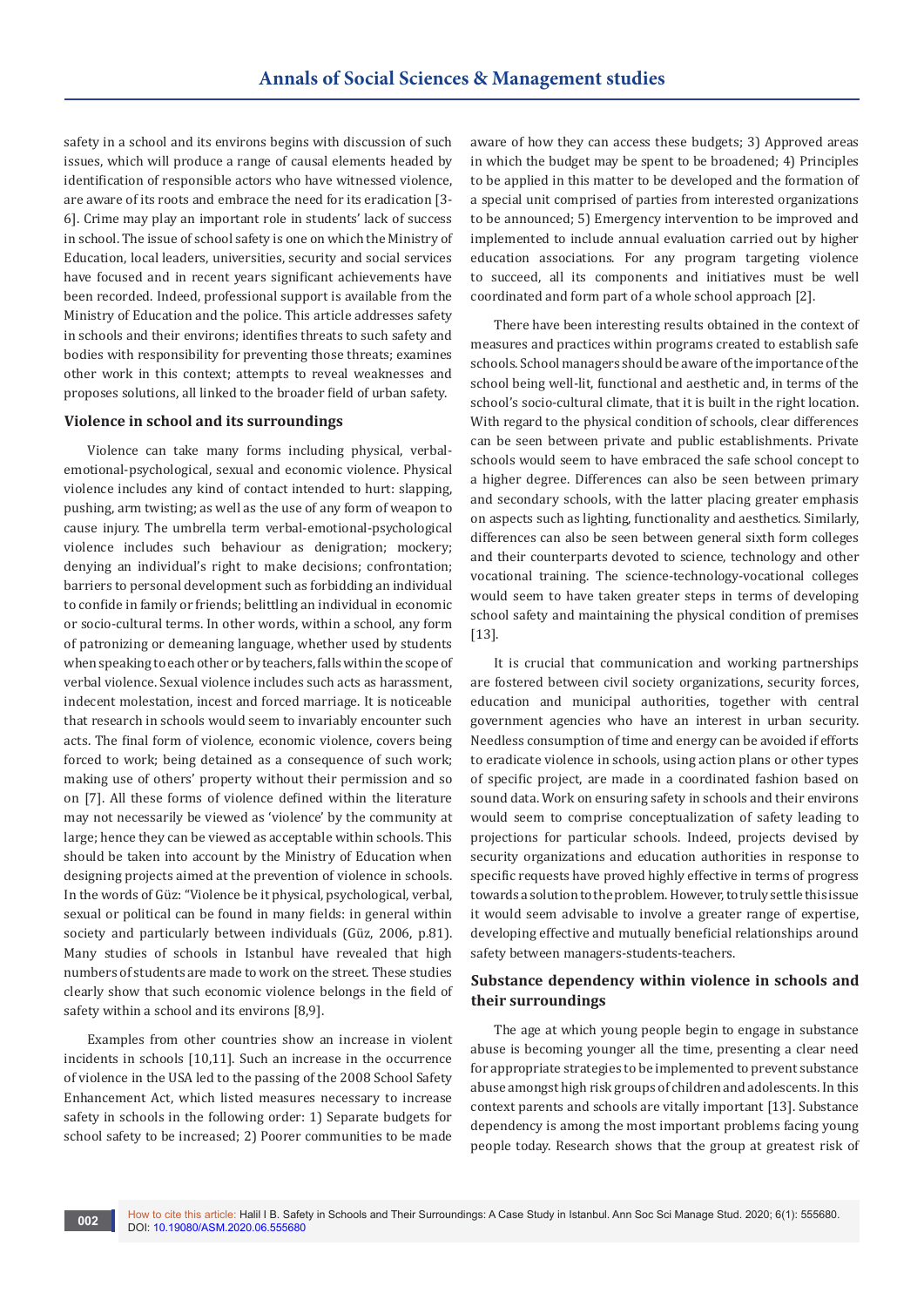engaging in substance abuse and becoming dependent are young people between the ages of 12-24 years, the vast majority of whom are engaged in formal education [14]. At the same time substance dependency can be seen as one of the basic threats to safety within schools and their surroundings. Nowadays young people can easily obtain drugs, and widespread drug dependency is often cited by educators as one of their major concerns. A range of bodies, apart from the professionals at the Ministry of Education, go into schools to do work in this context but their presence can have a negative effect. To avoid this problem, drugs education must be delivered by experts who focus on the need to avoid using drugs, rather than presenting the subject in a fashion that may encourage experimentation. All too often it would seem that bad presentations in schools merely serve to focus the attention of young people on drugs.

The police are not the only ones who should be taking steps to fight the war on drugs; it has been shown that raising awareness of this issue in the wider community can have a positive, supportive effect [15]. Consideration must also be given to parents and teachers who resort to corporal punishment to instil discipline, which may increase the likelihood of children becoming substance dependent, and certainly plays into the hands of those selling drugs as a commercial enterprise [16].

## **Methodology**

Data presented in this article was collected by the International Strategic Research Organization (ISRO) as part of the four year, 2008–2012, Istanbul Urban Safety Project. Quantitative and qualitative methods were used in the study. Quantitative methods included a questionnaire survey and analysis of secondary data. With regard to the qualitative dimension of the research, semistructured, open-ended interviews took place with a number of senior officials involved in urban safety in Istanbul. Almost 100 such interviews were carried out with Istanbul MPs, neighborhood leaders, representatives of the Governor's office, senior personnel in Istanbul city-wide and district education authorities, officials from the police and judiciary, academics from Istanbul-based universities, leaders of primary and secondary schools, private citizens and representatives of the chambers of commerce and manufacture. This stage was seen as the establishment of relationships between a wide range of stakeholders in urban safety in Istanbul, together with the facilitation of dialogue and coordination between public and private organizations.

## **Sampling**

In terms of the questionnaire survey, the sample was prepared using baseline data from the Turkish Statistical Institute (TÜİK) and it was planned to apply multi-level, stratified group techniques. However, it transpired that this would necessitate extremely large samples, the administration and management of which would have been beyond the scope of the project, hence

the decision was taken to utilize probability sampling. Random sampling was deemed inappropriate for a city the size of Istanbul in which each district and neighbourhood may contain a wide range of social and physical conditions. In the event, baseline data led to a representative sample of 3140 households.

Much time was devoted to questionnaire design prior to a pilot exercise. Each question was subjected to repeated, detailed examination in the context of dependent, independent and control variables. The questionnaire was piloted in the following European districts of Istanbul: Bakırköy, Sarıyer, Beşiktaş; and on the Asian side of the city in Üsküdar, Ümraniye and Kadıköy. The piloting involved 200 questionnaires administered to 100 households. Following the pilot exercise, 3140 questionnaires were distributed to households of which 2309 (73.5%) were returned with all questions answered, save for some gaps in the optional personal details.

The 2309 household participants can be broken down into 1315 females and 994 males aged between 18 and 65  $(X = 38.35)$ ;  $SS = 10.7$ ). Of these participants some 1659 (72.8%) identified as married and 484 (21.2%) were single; levels of education in this sample ranged from primary school or lower 450 (19.7%); middle school completed 580 (25.4%); finished high school 891 (39.1%); and 358 ( 15.7%) were university graduates. Some 1187 (52%) of the participants claimed to be unemployed.

#### **Data collection instrument**

The questionnaire made use of demographic variables alongside questions directly related to the subject under consideration. These questions were designed by research staff within the Istanbul Urban Safety Project following a broad search of the available literature. participants were requested to provide their gender, age, level of education, occupation and marital status. Specific questions related to school safety were: "Do you think those in charge at your local school have taken sufficient preventative measures to ensure safety in the school?"(Q3); "Have the police taken necessary measures to ensure safety around the school?" (Q4); "What are the most serious threats to students in school?" (Q5); "Who should be the first responder to any incident within the school?" (Q6). Data collected underwent Pearson correlation analysis, independent group t-test, and ANOVA within the SPSS data analysis software.

#### **Research implementation**

Respondents were given an overview of the general aims of the study and necessary instructions for completion of the questionnaire were provided. All members of the sample were told that their participation was entirely voluntary and they should leave blank any questions to which they did not wish to respond. Finally, it was made clear that data gathered from the study would be confidential and would be utilized for scientific purposes.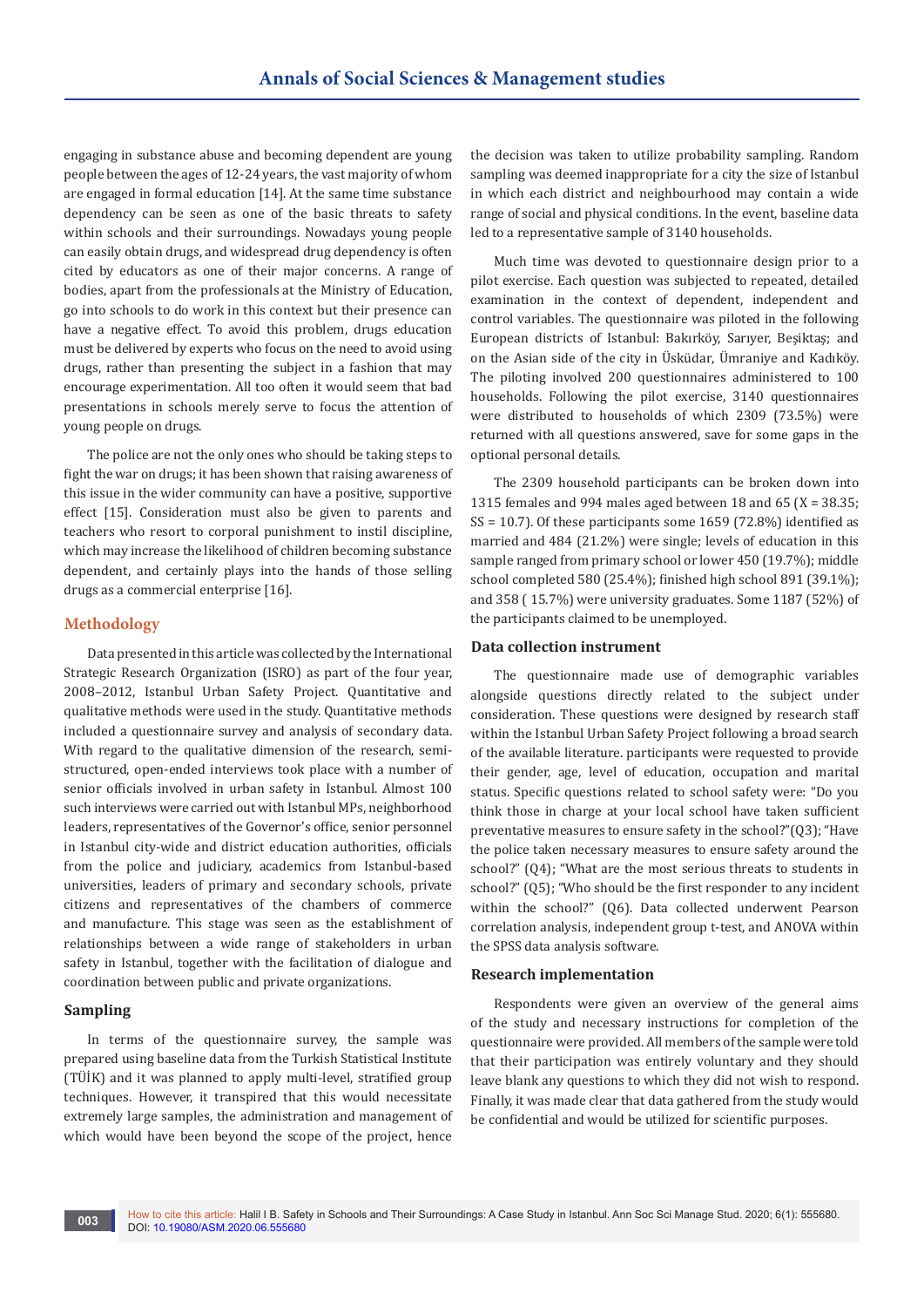# **Research findings and discussion**

## **School security**

Questions on neighbourhood school security were designed to give insights into individual anxieties about generic safety in the area in which they lived. The questions sought respondents' views on preventative safety measures in schools and their environs, perceived threats and dangers for school students and, in the

event of an incident, where the initial responsibility for dealing with it lies. The quantitative date thus gathered was analysed using the SPSS computer program. This stage also included analysis of demographic data emanating from the sample which gave values for percentage frequency, mean and standard deviation. Tables below give frequency results for the questions relating to school safety (Table 1).

**Table 1:** Analysis of responses to Q3 and Q4 on preventative measures to ensure safety in the local school and its environs.

| <b>School Safety</b>                                                                                                                | Definitely taken | <b>Taken</b> | Not taken | Definitely not taken |
|-------------------------------------------------------------------------------------------------------------------------------------|------------------|--------------|-----------|----------------------|
| Do you think those in charge at your local<br>school have taken sufficient preventative<br>measures to ensure safety in the school? | 7.60%            | 52.10%       | 37.00%    | 3.30%                |
| Have the police taken necessary measures to<br>ensure safety around the school?                                                     | 4.70%            | 30.30%       | 39.60%    | 4.70%                |

One of the questions designed to elicit views on school safety, within the broader scope of neighbourhood safety, asked: "Do you think those in charge at your local school have taken sufficient preventative measures to ensure safety in the school?" Responses were: "they have definitely taken" 7.6%; "they have taken" 52.1%; "they have not taken" 37%; "they have definitely not taken" 3.3%. A similar question asked for views on whether or not the police had taken all necessary measures to ensure safety in the area around a school and responses were: "they have definitely taken" 25.4%; "they have taken" 30.3%; "they have not taken" 39.6%; "they have definitely not taken" 4.7%. (Table 2) Participants in this research felt that the greatest threats to students in school, in order of severity, were: substance dependency 844 (33.9%); having a bad circle of friends 768 (30.8%); disorder in the school and its surroundings 480 (19.3%); students' hatred of school 382 (15.3%); other threats 0.7%. As can be seen, participants felt the responsibility for first response to any incident within the school lay with: school's private security 923 (37%); teachers 660 (26.5%); school principal 611 (24.6%); police 230 (9.2%); parentschool partnership 56 (2.3%); other 0.3% (Table 3).

**Table 2:** Responses to Q5 on perceptions of threats to students in school.

| What Do You Think Is the Most Serious Threat to Students in School? | $\frac{0}{0}$ |
|---------------------------------------------------------------------|---------------|
| Circle of bad friends                                               | 30.80%        |
| Hatred of school                                                    | 15.30%        |
| Substance dependency                                                | 33.90%        |
| Disorder in school and its surroundings                             | 19.30%        |
| Other                                                               | 0.70%         |

**Table 3:** Responses to Q6 on responsibility for first response to incidents in school.

| Who Should Be the Frist Responder to Any Incident Within the School? | $\frac{0}{0}$ |
|----------------------------------------------------------------------|---------------|
| School's private security                                            | 37.10%        |
| Teachers                                                             | 26.50%        |
| School principal                                                     | 24.60%        |
| Parent-school partnership                                            | 2.30%         |
| Police                                                               | 9.20%         |
| Other                                                                | 0.30%         |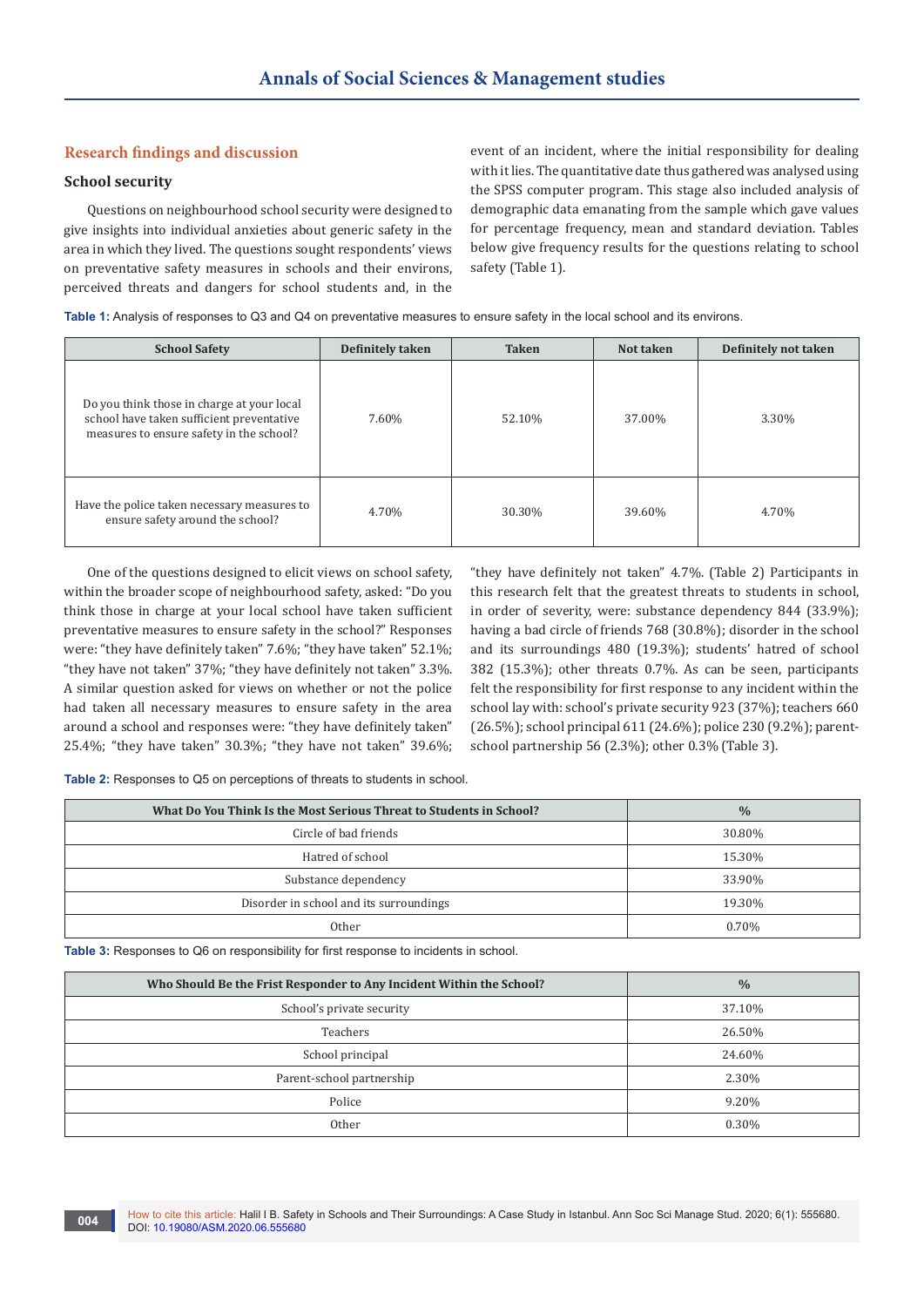It is clear that a high number of respondents felt that steps taken by school leaders to ensure safety within the school, and by the police in the area surrounding the school, are inadequate. It would seem important that so many participants worried about safety in school and its surroundings. In particular, attention should be paid to the high number that expressed their anxiety about the threat to students inherent in having a bad circle of friends, substance abuse and disorder within the school and its surroundings. In the final set of results presented above, a mere 9.2% chose the police as the first responders to any incident in the school, in other words they believe the police do not have a role to play in events inside the school. This leads to the need for a multi-agency approach to safety in school and its environs, one which involves education authorities, local leaders, the city governor's office, the police and other stakeholder individuals and organizations. The views on school safety of participants in the study were further investigated in terms of two variables: necessary security measures taken by school leaders to ensure safety in a school and taken by the police in terms of the school surroundings; and correlation analysis was carried out to examine any relationship between the two. This revealed that those who thought necessary measures had been taken by leadership within the school, also believed that the police had taken all necessary steps to ensure safety in the area surrounding the school (r= .55, p<.000).

In order to examine the effect of gender perceptions of the measures taken within the school by school leadership, and those taken in the surrounding area by the police, was also investigated by means of a t-test. With regard to measures taken within the school, no difference in perception by gender was found (t (2231) =1.82, p>.05). However, in terms of measures taken by the police in the school surrounding area, a statistical difference in accordance to gender was revealed (t  $(2237) = 5.58$ , p<.01). It can be stated that females (X=2.65, SS= .66) perceive the police had taken fewer measures than did males (X= 2.49, SS= .71).

Participants' views were also seen to be different according to their level of education (F (3.2201)=11.59, p<.01). Those with only primary school or lower levels of education (X= 2.52, SS= .67) perceived more strongly that school leaders had not taken necessary measures within the school, than did their counterparts with middle school (X= 2.41, SS= .67), high school (X= 2.35, SS= .62) or university level (X= 2.26, SS= .75) education. It would seem that as the level of education increases, so do the participants' views that necessary security measures have been taken within schools.

Differentiation according to level of education was also observed in participants' views on measures taken by the police to ensure safety in the area surrounding their local school  $(F(3,2207)=20.79, p<0.1)$ . Those with only primary school or lower levels of education (X= 2.79, SS= .69) perceived more strongly that police had not taken necessary measures within

the school, than did their counterparts with middle school (X= 2.58, SS= .67), high school (X= 2.53, SS= .66) or university level (X= 2.44, SS= .75) education. The difference between those who had completed middle school (X= 2.58, SS= .67) and those who had gone to university (X= 2.44, SS= .75) is very clear. It could be said that as the level of education rises, participants think more about such matters as police effectiveness in the schools surrounding area. With regard to who should be first responder in the event of any incident within the school, participants opted for: school's private security 857 (37%); teachers 612 (26.5%); school principal 568 (24.6%); police 212 (9.2%); parent-school partnership 53 (2.3%).

# **Actors responsible for safety in school and its surroundings**

Results from the quantitative and qualitative findings, define those responsible for establishing safety in a school and its environs as private security personnel employed by the school, teachers, school principals, the police and parent-school partnerships in that order. Furthermore, results also showed that in order to establish safety in schools the police must work in partnership with other actors. To establish partnership working between educators, police and parents, complete with the necessary awareness raising activities, is a very demanding, complex exercise. On the one hand parents must be fully involved and informed; on the other, teachers and police must receive appropriate training with people-centred methods employed throughout. In 2006 the Ministry of Internal Affairs published a circular on the establishment of school safety, which ordered school principals together with city or provincial governors, depending on the school's location, to form Violence Prevention Working Groups [17]. Over the past two years, this circular has led to the implementation in schools of 'Violence Prevention and Reduction Strategy Action Plans' in which the police are also involved. The framework of these Action Plans includes formation of parent-school partnerships, whilst within the school first responders are designated as teachers and administrators. Indeed, not only are the educators given this response role, they are also responsible for training in the context of violence and for the promulgation of appropriate response strategies. The police are not only denied any first response role, they are not to enter schools whatever security issues may arise, in fact from the point of view of educators, any form of police presence would seem to be undesirable.

When seeking solutions to security problems in general, it would seem the police are usually perceived as providers of such solutions, not teachers and school managers. Work done on safety in school and its environs highlights the need for teachers, school administrators and experts to all play a large role. Within the research for this project, many other studies were evaluated and without exception all pointed to the importance of the behaviour of teachers and administrators in school as a crucial element in the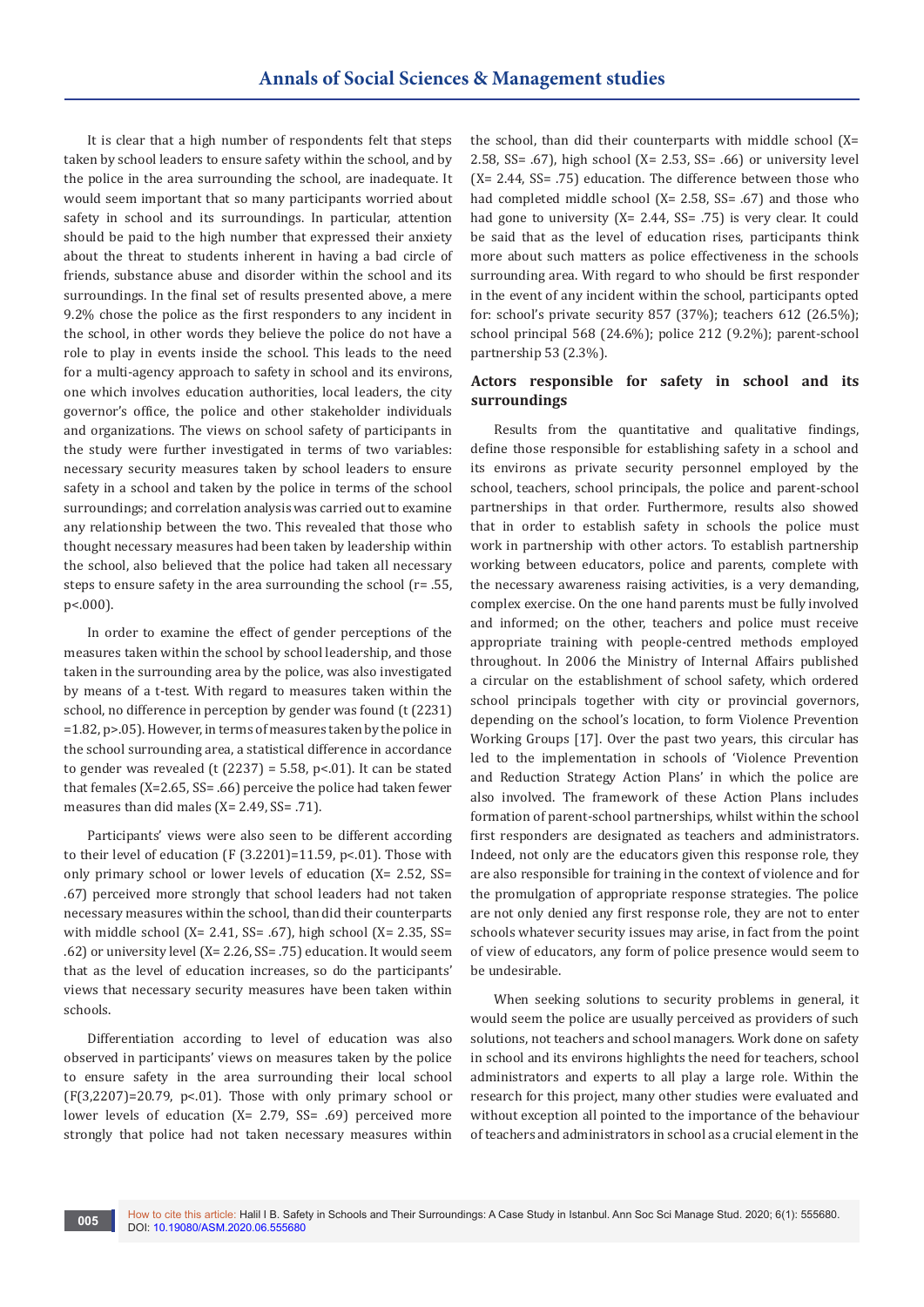establishment of a safe school. One of the main causes of violence in schools is prejudice and intolerance amongst the students. Teachers must be trained to identify and control such behaviour amongst the students before it leads to entrenched resentment [18]. Research by various experts has shown that there is a high correlation between violence amongst students in schools and teachers who display negative attitudes. In 2007 Mertoğlu and Doğutaş, based at Kent State University in the USA, conducted a survey comprising face-to-face interviews with 884 students in 11 schools which examined the relationship between violence in a school and a range of factors including the school's academic program, its physical condition, teacher attitudes and whether or not students felt they belonged in the school; results determined that the strongest relationship was between violence and teacher attitudes [19]. A similar research study had already been carried out by the governor of Istanbul working with the Ministry of Education and two Istanbul children's charities. Results from this study were in parallel with those of the later work done in the USA. From 1997-2005 some 799 students from 13 schools in Istanbul took part in the study, which concluded there was a positive correlation between teachers' negative attitudes and the incidence of violence in a school [19]. This study also included training for teachers in how to manage without corporal punishment, effective classroom management, child development and other techniques to improve their performance and establish safe schools with higher academic achievement and lower rates of student drop out. Results showed that this approach had the greatest success in the poorest schools where bad physical conditions were accompanied by low standards of education. This work also highlighted the vital relationship between teacher awareness and the eradication of violence [19]. Mertoğlu and Doğutaş' work also revealed the relationship between academic success and violence. Results from their work show that as violence increases, academic success falls [19]. Comparison of results from the USA with those from Turkey shows that the incidence of violence in Turkish schools is much lower than in their American equivalents. Furthermore, work which succeeded in improving schools where low socio-economic conditions prevailed in Turkey proved not to be replicable in the USA.

Efforts to solve the issue of the relationship between school teachers'/managers' negative attitudes and the incidence of violence focused on improving the physical condition of a school, and making changes to academic and extra-curricular activities in that order. Training for teachers and managers was based on enabling them to achieve effective management in and out of the classroom, with the work being evaluated using a control group alongside those who had actually taken part in the training. Evaluation considered such factors as the environment, effectiveness of teachers' performance, psychological and socioeconomic issues and the effect of teachers' attitudes on their students. The work showed the importance of the teachers' working environment with regard to the development and quality

of educational opportunities. Another important result was that an unhealthy, threatening environment can have negative psychological and social impacts on both teachers and students [20-22].

Threats to school and urban safety are not confined to the school and its immediate environment. Problems such as drugs and prostitution originate outside the school environment and must be addressed by the police, not the educators. This is yet further grounds for all aspects of the issue of school safety to be considered comprehensively, and effective strategies put in place, by a multi-agency approach involving the school, parents, local leaders, police and health authorities.

# **Working partnerships between organizations and individuals**

Young people have a choice of different routes through education and it is important that safety is considered in all of these choices to increase the effectiveness of all types of educational setting. It is vital that attention is paid to vocational education to ensure students' interest and lead to their success. To ensure the success of any projects designed to increase school safety, managers and educators involved in such projects must be totally committed. Private schools may fear loss of students and thus try to avoid such initiatives. Projects which do take place should build on existing work in schools and educators can benefit from seeing work being carried out in other countries. Early warning systems can make a difference as uncovering suspicious behaviour in its infancy can contribute to school safety. Furthermore, there must be clear reporting systems in place to handle any incidents posing a threat to school safety. Work done by the Ministry of Education in this context needs to be made more widely available, with specific training for educators. A clear, safe reporting process must be put in place with training in its usage given to teachers and parents. Any program aimed at fighting violence in a school and its surroundings can only succeed if all its elements and initiatives are coordinated into a whole school approach [12]. In this context it is important to consider examples of preventative measures that have been implemented in other countries and led to, at the very minimum, a reduction in the number of victims. Students who have themselves been the victims of violence or bullying can play an important role in awareness-raising with both teachers and parents. Research has shown that a safe school is one in which the students are aware that they are receiving a high quality education. A safe school gives students equality of educational opportunity, makes them more aware, accustoms them to disciplined working and establishes the habit of lifelong learning [23-24].

## **Conclusion**

To establish safety in schools and their environs, great benefit can be obtained from 'school development plans'. Education authorities that have introduced such plans must bear in mind that they may be more effective if positive developments in terms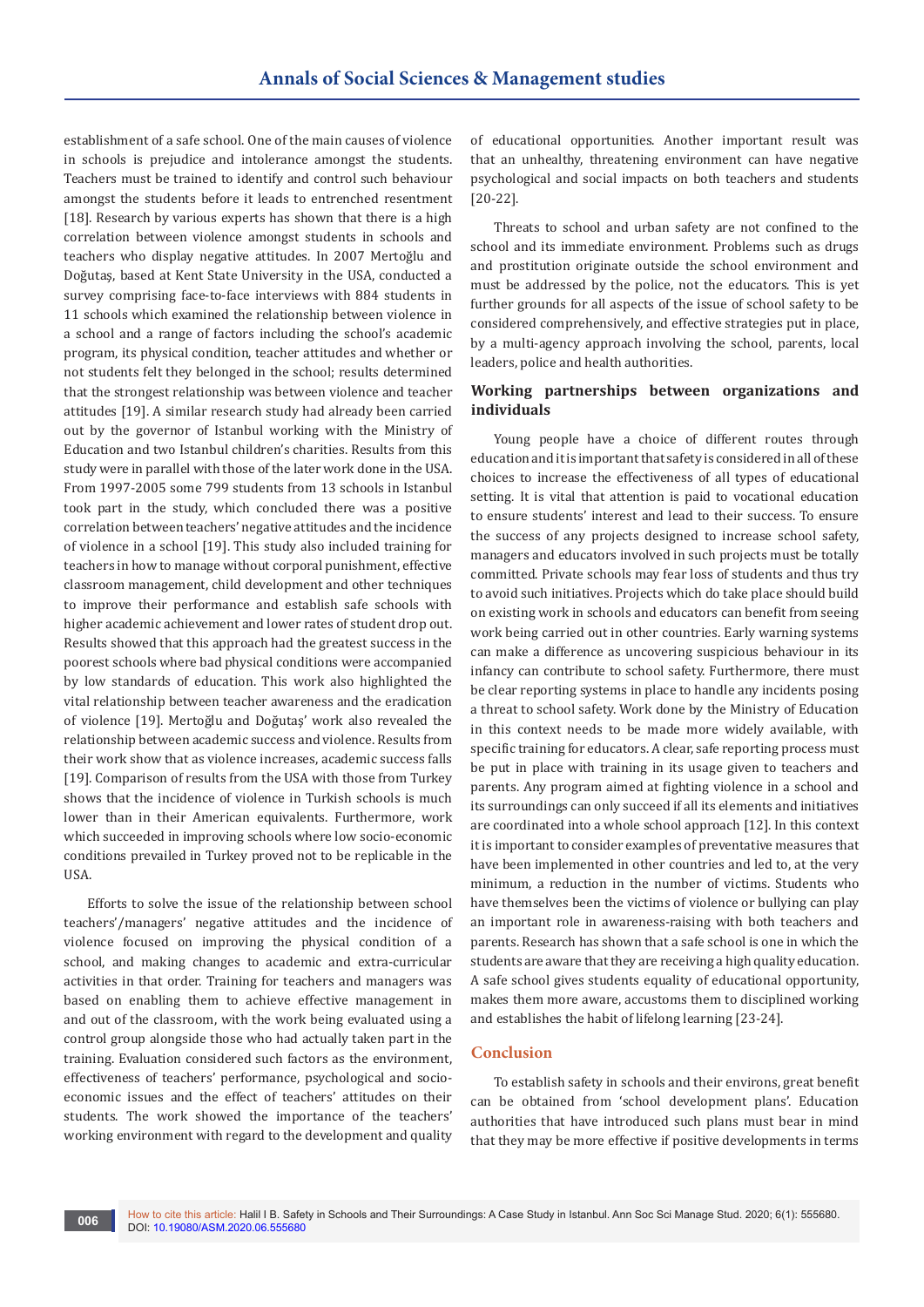of crime and misdemeanours in school are recorded. A school development plan has been defined as "a means to inform the public of a school's educational philosophy, its aims and how those aims will be achieved [25]. The plan must include such elements as: details of all those working in the school, its buildings and equipment, timetable, funding, activities; student-centred information such as student evaluations, individual needs, meeting development targets; teachers' preparation, homework setting, discipline management; fostering of school-parent relations; evidence of equality of opportunity for all students; health and safety; social and cultural matters [25-27].

The actual physical environment is important for safety in a school and its surroundings. Physical factors such as the quality of the school buildings, how they appear from the outside, internal design, standards of cleanliness, hygiene and maintenance can all have an impact on how safe students feel in a school environment. It must be borne in mind that improvements in any/all of these areas can have a preventative effect in terms of violence. There has been much debate on the issue of installing camera systems as a contribution to school safety with those opposed citing the intrusion on students' privacy. It should be borne in mind that such systems may increase student confidence if used to control events in the school grounds rather than inside the buildings. Harmancı's work demonstrated that, when examining the relationship between social environment and school, areas with a low crime rate have taken more crime prevention measures. In terms of entry and exit security in schools, together with closed circuit security camera systems, again there are marked differences between private and public establishments. Private schools use such systems more effectively. Furthermore, as with the physical conditions outlined above, security systems and safety in general would seem to be better in secondary than in primary schools and in science-technology-vocational colleges than in their equivalents offering general subjects [2]. A large responsibility for safety in school and its environs falls on the guidance services, all too often delivered by teachers. Teachers have the most important role to play in listening to children's cries for help when they are being exploited or bullied. Even when there has been no request for help, victimized children may be identified by their under-performance in the classroom or from their lack of discipline. Teachers who take note of such changes in their students may be able to take appropriate preventative actions. Guidance work should involve experts in the field of psychology, and with the support of management, it is crucial that a 'whole school' approach is adopted. This will also include parties such as administrators and the school-parent partnership that would seem to be best utilized in terms of identifying problems peculiar to any given school and then working to clarify appropriate solutions.

Another important aspect of this issue is encouraging school leaders and their representatives to identify the problems they see in terms of safety in their school and its environs, together with identification of who or what may be causing the problem. This

can only lead to students feeling safer in school. A strong, wellestablished working partnership between students-teachersparents-police should result in students having the confidence and trust in their educators, and all other school personnel, to be able to speak directly to them about any perceived safety threats. In terms of the role of the police, it would seem clear that training delivered by suitable experts could lead to improvements in relations between the police and schools. Such training would include identification of police personnel to work in schools, how best to deal with those employed within the school and especially how to approach highly sensitive young people, and such training would result in a situation in which school safety is ensured.

If the first responders to any incident which may be a threat to school safety are not the police, but the school managers and teachers, there is an implied negative attitude prevalent amongst the educators toward the police. The police's approach to dealing with children and young people has long been debated with calls even made for the establishment of a specialized 'Children's Police'. It would seem that there will not be solutions to any of the problems raised in this article, until the police force as a whole can come to terms with the extended period of change in which it would currently seem to be mired. One of the most important groups within the community, that must take responsibility for issues affecting safety in school and its surroundings, is the family. When a student becomes a victim of violence or violent behaviour, the family has a vital role to play. At this point training is needed for a working partnership between educators and parents to ensure early warning for any suspicion of victimization. The family also plays a crucial role in terms of the personal development of children and young people. Experts have observed that young people developing within an organized family life setting are more likely to grow into young adults prepared to take responsibility for themselves and their actions. In particular, it is important that the family actually spend time together as a family. Children who do not receive enough interest and love from their family may rapidly turn to a bad circle of friends and find themselves involved in crime.

There is a need for an audit mechanism to record crimes and misdemeanours in schools across all sectors. This could lead to the development of new initiatives to counter such activity. With regard to work on countering substance dependency/abuse in schools, experts in the field must share their findings and, in general, more data is needed. As with other crimes, weaknesses in recording can only delay the emergence of solutions to the problem. Finally, the subject of reducing violence is constantly debated in the media, to the point at which it would seem to be fuelling the fire. Perhaps the media could turn its attention away from endless speculation around preventative measures, instead focusing on how educators, parents and young people live with violence. Yet another area in which there would seem to be a need for the necessary awareness raising.